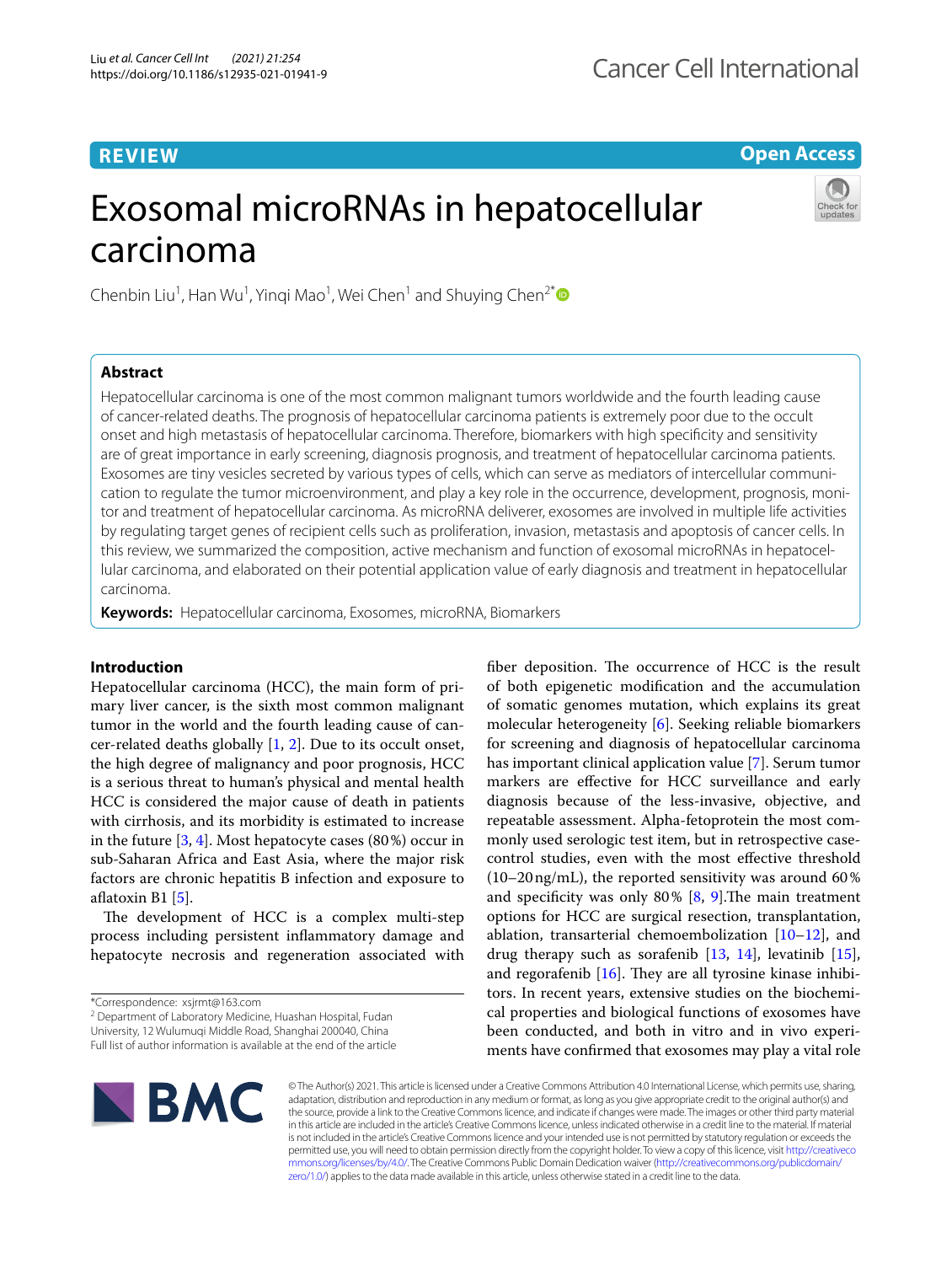in the occurrence, development, diagnosis and treatment of HCC, which can provide new insights for a comprehensive understanding of HCC [\[17](#page-8-15)].

Exosomes are nanovesicles with a diameter of 50–150nm secreted from diferent cell types into the extracellular environment by fusion with the cell membrane  $[18]$  $[18]$ . They contain proteins and various genetic materials, including mRNA, microRNA, and other ncR-NAs  $[19]$  $[19]$ . They are involved in intercellular communication and microenvironment regulation by mediating signal pathways in recipient cells and thus play a crucial role in chemical resistance, angiogenesis [[20\]](#page-8-18), epithelialmesenchymal transition (EMT) [[21\]](#page-8-19) and metastasis of tumors [[22](#page-8-20)]. On the one hand, tumor cells affect neighbor cells through exosomes and establish a tumorigenic microenvironment. On the other hand, matrix cells (such as stellate cells and mesenchymal stem cells) and immune cells may interfere with tumor cells to promote or prevent tumorigenesis through exosomes [\[23](#page-8-21)].

MicroRNAs are a class of conservative small noncoding RNAs of 17-24nt in length. By complementary base pairing with target mRNA, they lead RNA-induced silencing complex (RISC) to degrade mRNA or cut of its translation, inhibiting protein expression, and thus involved in post-transcriptional control [[24](#page-8-22), [25\]](#page-8-23). Micro-RNA proved to be involved in many biological activities, including cell proliferation, cell diferentiation, cell migration, disease initiation and progression [[26](#page-8-24)[–29](#page-9-0)]. Lotvall et al. first proposed the "exosome shuttle RNA (esRNA)" hypothesis in 2007, confrming that exosomes from mouse mast cells contain mRNAs and microRNAs which can be delivered into human mast cells and function in recipient cells  $[30]$  $[30]$ . The imbalance of exosomal microRNA expression can accelerate disease progression and afect the pathophysiological status of tumor and its abnormal expression is closely related to the occurrence and development of tumor  $[31, 32]$  $[31, 32]$  $[31, 32]$ . The latest studies found that microRNAs mediated by exosomes also play a crucial role in the occurrence and development of liver cancer [[33](#page-9-4)]. Considering that liver biopsy is the gold standard for monitoring and evaluating liver disease but with a risk of bleeding and infection, less-invasive diagnostic tools are urgently needed  $[34]$  $[34]$ . Therefore, the detection of serum exosomal microRNA for early diagnosis and prognosis prediction of HCC becomes attractive. In addition, compared with cell therapy, cell-free exosome therapy has lower immunogenicity with stable contents and is easy to store and mass produce, preventing many risks and difficulties. Cell-free exosome therapy represents a promising new treatment method [[35](#page-9-6), [36\]](#page-9-7).

The previously published reviews mostly focused on the related functional mechanisms of exosomes in HCC[\[17](#page-8-15), [37–](#page-9-8)[39](#page-9-9)]. In this review, we summarized the expression

changes and the functions of exosomal microRNAs in HCC. We also discussed the changes of exosomal micro-RNA/signaling pathway. Finally, we further discussed the clinical application values of exosomal microRNAs as biomarkers for HCC.

# **Changes in the expression of microRNA in HCC exosomes**

More and more studies have shown that the expression of exosomal microRNAs is closely related to the progression of HCC, and can even be used to distinguish tumors of diferent grades. As early as 2014, Wang et al. detected the expression of exo-miR-21 in serums of patients with HCC or chronic hepatitis B, and evaluated its potential for early detection of HCC. Researchers found that the expression level of exo-miR-21 in patients with HCC was signifcantly higher than that in patients with chronic hepatitis B or healthy persons, and had a higher diagnostic sensitivity [\[40](#page-9-10)]. Another research used microRNA deep sequencing to screen diferentially expressed micro-RNAs in HCC and cirrhosis, and then utilized qPCR to verify candidate microRNAs in an independent verifcation cohort. They found that the expression of exomiR-122, exo-miR-148a and exo-miR-1246 in serum of HCC was signifcantly higher than that of liver cirrhosis and normal control group, and the combination of exosomal microRNA and alpha-fetoprotein (AFP) produces better diagnostic performance than AFP in distinguishing the receiver operating curve of HCC and liver cirrhosis. It suggested that exosomal microRNAs or their combination with traditional biomarkers may become promising markers for the screening and diagnosis of  $HCC[41]$  $HCC[41]$ . In addition, in the study of Lin et al. $[42]$  $[42]$ , the signifcantly increased levels of 19 microRNAs in serum of HCC patients were frst identifed, and then miR-210 was found to be secreted by HCC cells via exosomes. In the study of Sohn et al.[\[43\]](#page-9-13), serum exosome microR-NAs were extracted from the serum using the exosome RNA isolation kit, and microRNA expression levels were quantified by real-time PCR. The serum levels of miR-18a, miR-221, miR-222 and miR-224 in exosomes of HCC patients were signifcantly higher than those in chronic hepatitis B patients. The increase or decrease of exosomal microRNAs may refect the progression of HCC or be related to the pathophysiology of liver cancer cells. In addition, because microRNAs are encapsulated by exosomes, they have high stability and are not easily afected by the external environment, making them of high application value in the clinical diagnosis of HCC. Therefore, with the in-depth study of the functions of differential microRNAs in these exosomes and the understanding of valuable information about exosomes-related HCC, the application value of diferentially expressed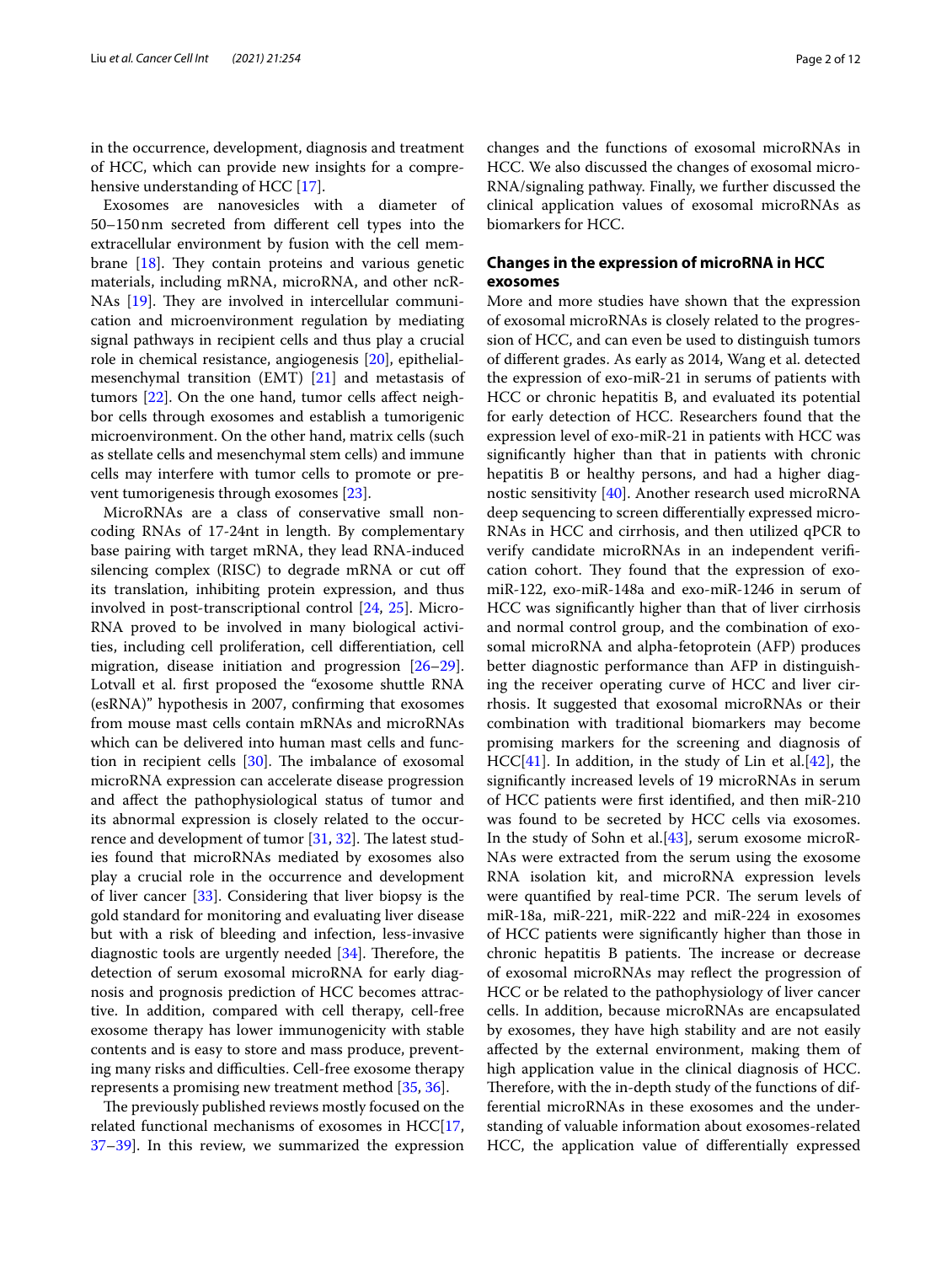exosomal microRNAs will be further determined, in order to establish an strong foundation for being potential diagnosis and prognostic markers of HCC.

# **The changes of exosomal microRNA/signaling pathway**

Exosomal microRNA participates in the pathological process of multiple tumors, including HCC, playing an extremely important role in the environmental regulation of HCC generation and development. In the past few years, more and more articles have suggested that there are many dysfunctions of signal pathways in the generation and development of primary hepatic carcinoma (PHC). However, the regulation efect and mechanism of these signal pathways involved in PHC occurring and developing have not been completely clarifed, remaining to be further discussed. The following content is a review of the infuence of exosomal microRNAs in the occurrence of PHC and of some essential relevant molecular pathways and mechanisms. Exosomal micro-RNA is regarded as a promising biomarker for diagnosis, prediction, prognosis, and real-time monitoring of the therapeutic reaction of PHC. A further understanding of exosomes in HCC will bring a breakthrough change in the diagnosis and treatment of HCC in the future.

# **Phosphatidylinositide 3‑kinase (PI3K)/serine/threonine kinase (akt) signaling**

PI3K catalyzes the formation of phosphatidylinositol-4-phosphate and phosphatidylinositol-4,5-bisphosphate(PIP2) [[44](#page-9-14)]. Growth factor and hormone may trigger the event of phosphorylation, which in turn regulates cell growth, cell cycle entry, cell migration, and cell survival  $[45, 46]$  $[45, 46]$  $[45, 46]$ . The downstream signaling of PI3K is mediated through Akt, which plays a key role in the regulation of cell apoptosis by pro-apoptotic proteins such as caspase-9 and Bad [\[47](#page-9-17)]. Akt, also known as PKB or Rac, is essential for controlling survival and apoptosis  $[48-50]$  $[48-50]$  $[48-50]$ . This protein kinase is activated by insulin and a variety of growth and survival factors, and can inhibit apoptosis, thereby promoting cell survival [\[51](#page-9-20)]. In addition to its role in cell survival and glycogen synthesis, Akt is involved in cell cycle regulation by negatively regulating the cyclin-dependent kinase inhibitors p27 Kip1 [[52\]](#page-9-21) and p21 Waf1/Cip1 [[53\]](#page-9-22). The PI3K/Akt pathway is considered to be a molecular "crutch" for cells to escape death [\[54](#page-9-23)], and contributes to progression in diferent types of cancers by regulating proliferation, apoptosis, angiogenesis, EMT, and autophagy [\[55](#page-9-24), [56\]](#page-9-25). A large number of research indicates that microRNA plays an important role in the occurrence, development, metastasis and treatment of HCC through the phosphatase and tensin homolog(PTEN)/PI3K/Akt pathway [\[57\]](#page-9-26). In the study of Xiao Fu et al. exo-miR-32-5p is transmitted from drugresistant cells to sensitive cells through exosomes [\[58\]](#page-9-27). It activates the PI3K/Akt pathway and induces multidrug resistance by regulating angiogenesis and EMT. Another research shows that the exo-miR-23a released by endoplasmic reticulum stressed HCC cells regulates Programmed Cell Death-Ligand 1 (PD-L1) expression and inhibits T cell function through PTEN-Akt pathway [\[59](#page-9-28)]. PI3K/AKT pathway is one of the most important signal transduction pathways related to the control and growth of HCC [\[60\]](#page-9-29). Nowadays, the development of PI3K inhibitors for the treatment of cancer has been limited by the dose and targets the challenge of adverse reactions [\[61](#page-9-30)]. As a result, continuing to perfect the views on how various PI3K enzymes work in HCC will provide new opportunities for therapeutic intervention in HCC and other diseases.

# **Mitogen‑activated protein kinases (MAPKs)***/extracellular regulated protein kinases (ERK) in growth and diferentiation*

MAPKs are a family of widely conserved serine/threonine protein kinases involved in multiple cellular processes, such as cell proliferation, diferentiation, motility and death [[62\]](#page-9-31). P44 / 42 MAPK (ERK1 / 2), mitogen-activated protein kinase 9 (SAPK)/c-Jun N-terminal kinase (JNK) and p38 MAPK play a key role in protein kinase cascade, and protein kinase cascade plays a signifcant role in regulating cell growth and diferentiation and controlling cell response to cytokines and stress [\[63](#page-9-32)]. P44/42 MAPK (ERK1/2) signal transduction pathway can be activated in response to a variety of extracellular stimuli (including mitogens, growth factors and cytokines) [[64–](#page-9-33)[66\]](#page-9-34), and it is an important target for cancer diagnosis and treatment [[67](#page-9-35)]. Some studies have shown that exo-miR-320a suppress HCC cell proliferation, migration and metastasis by inhibiting the activation of MAPK pathway, which can induce EMT and upregulate the expression of cyclindependent kinase 2 (CDK2) and matrix metallopeptidase 2 (MMP2) [[68\]](#page-9-36). In other studies, overexpression of exo-miR-9-3p reduces the viability and proliferation of HCC cells, as well as the expression of  $ERK1/2$  [\[69](#page-9-37)]. In vitro and in vivo, HCC cell-derived exo-miR-665 can promote the proliferation of hepatoma cells and upregulate the protein expression level of MAPK/ERK pathway [[70\]](#page-9-38). In the study of Li Xiong et al., mast cells can inhibit the ERK1/2 pathway by transferring the exo-miR-490 into HCC cells, thereby inhibiting the metastasis of HCC cells [\[71](#page-9-39)]. Activation of the MAPK signaling pathway is a common event in tumor progression and metastasis [\[72](#page-9-40)]. These studies can provide new insights into the regulatory mechanism of HCC in the MAPK signaling pathway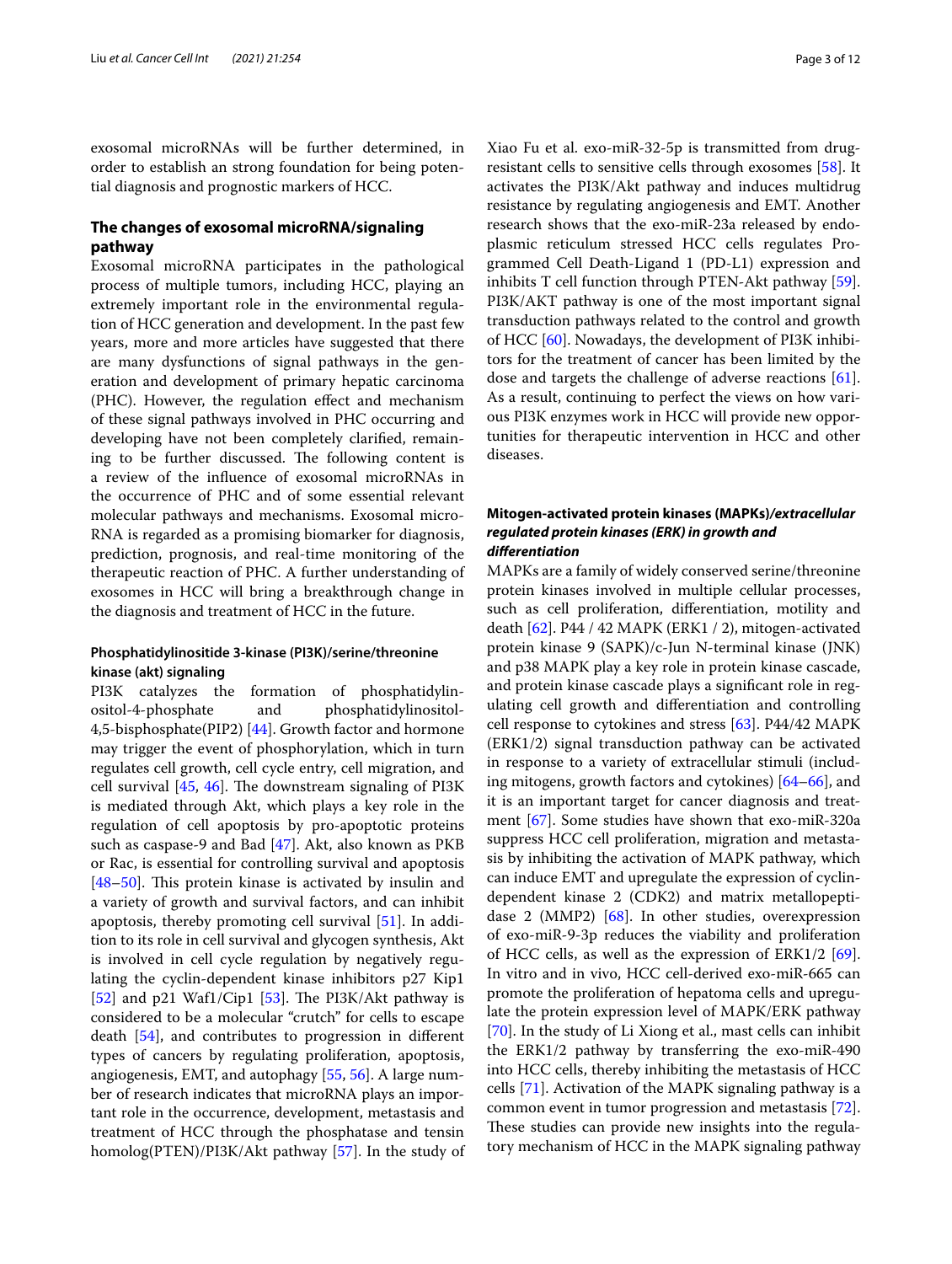and identify potential ways of the therapeutic intervention for the disease.

### **Inhibition of apoptosis**

Apoptosis is a form of programmed cell death, which can remove damaged cells in an ordered and efective way, such as Cell with DNA damage or during development [[73\]](#page-10-0). Apoptosis can be triggered by intracellular signals such as genotoxic stress, or by extracellular signals, such as the binding of the ligands to the cell surface death receptors [\[73](#page-10-0)]. One of the most important signals of cancer is the dysregulation of death mechanism in apoptotic cells [[74\]](#page-10-1). Dysregulation in apoptosis not only relates to the occurrence and development of cancer, but also induces tumor resistance to the treatment [\[75](#page-10-2)]. Recently, some studies have shown that exosomal micro-RNA can regulate the occurrence and development of HCC via apoptosis. Studies have shown that exosomes from cancer stem cells in HCC can upregulate Bax (BCL2 associated X, apoptosis regulator), p53 and Bcl2 (BCL2 apoptosis regulator), thereby reducing tumor growth, progression and metastasis [[76\]](#page-10-3). Researches by Jing Yang et al. proved that exo-miR-638 overexpression inhibits HCC proliferation by reducing viability, reducing colony formation, inducing apoptosis, leading cell cycle arrest in the G1 phase and reducing the ability of migration and invasion [\[77\]](#page-10-4). Exo-miR-451a, as a tumor suppressor, was also found to induce apoptosis both in HCC cell lines and human umbilical vein endothelial cells (HUVECs) [\[78](#page-10-5)]. Most anticancer drugs used in nowadays clinical oncology use apoptosis signaling pathway to trigger off the death of cancer cells [[79](#page-10-6)]. Therefore, defects in the death pathway can lead to drug resistance, which can restrict the effectiveness of treatment  $[80]$  $[80]$ . A better understanding of exosomal microRNA regulation to apoptotic cell death signaling pathways may improve the efficacy of cancer treatment and bypass resistance [[81\]](#page-10-8).

# **The role of exosomal microRNAs in the HCC microenvironment**

# **Tumor development and metastasis**

Because of the high metastasis rate and high recurrence rate, the long-term survival rate of HCC patients is relatively low  $[82]$  $[82]$ . Tumor metastasis is a multi-step process, including invasion through the distal part of the circulatory system, vascular infltration, and colonization [\[83\]](#page-10-10). Studies reveal that exosomes can create an immunosuppressive environment through signal transduction between stromal cells and tumor cells, thus afecting the progression of tumor [[84](#page-10-11)]. Both exosomal microRNA from cancer cells and adjacent stromal cells can promote the formation of the metastatic niche [[85–](#page-10-12)[90](#page-10-13)]. Researches show that the loss of exo-miR-320a

in the exosomes derived from cancer-associated fbroblasts (CAFs) in HCC can stimulate downstream ERK activation of receptor cells (hepatocytes), which results in lung metastasis [\[68](#page-9-36)]. Similarly, exo-miR-1247-3p in exosomes released by CAF can promote lung metastasis of HCC [\[91\]](#page-10-14). Other studies have found that macrophages can promote the invasion of hepatoma cells by secreting exosomes containing exo-miR-92a-2-5p [\[92](#page-10-15)]. Adipocytes can also secrete exo-miR-23a/b and transport them to cancer cells through exosomes, thereby promoting the growth and migration of HCC cells [[93](#page-10-16)]. Exosomes released by cancer cells can also afect the proliferation and metastasis of tumors. Some researchers suggest that exo-miR-21 and exo-miR-10b in the exosomes of HCC induced by acidic microenvironment, can promote the propagation and metastasis of cancer cells. So they may be used as prognostic molecular markers and therapeutic targets of HCC  $[94]$  $[94]$ . These results indicate that microR-NAs in exosomes can be transferred to target cells in the microenvironment of HCC, regulate the process of lung cancer cells, and construct a tumorigenic microenvironment, which leads to cancer metastasis.

### **Angiogenesis**

The growth and metastasis of tumors require new blood vessels to supplement oxygen and nutrients, so tumors can activate angiogenesis, allowing blood vessels to germinate from adjacent tissues into the tumor [[95\]](#page-10-18). Angiogenesis is necessary for cancer growth and metastasis, and is regulated by a variety of molecules. Active angiogenesis is the cause of rapid tumor growth, early metastasis, and low survival rate [[96\]](#page-10-19). Previous reports have shown that exo-miR-21, exo-miR-26a, exo-miR-122, exomiR-146a, exo-miR-155 and exo-miR-182 are associated with HCC angiogenesis and prognosis  $[57, 97-102]$  $[57, 97-102]$  $[57, 97-102]$  $[57, 97-102]$  $[57, 97-102]$ . The exo-miR-210 secreted by HCC cells can be transferred to endothelial cells to promote tumor angiogenesis by targeting SMAD4 and STAT6 [[42\]](#page-9-12). Other studies have shown that exo-miR-200b-3p from liver cells inhibit the expression of endothelial transcription factor ERG, and the reduction of exo-miR-200b-3p in cancer cells promotes the blood vessels of liver cancer tissues by enhancing the expression of endothelial ERG generate [[103](#page-10-22)]. In conclusion, these results support exosomal microRNA as a novel pro-angiogenesis mechanism that can regulate vascular remodeling in the tumor microenvironment by directional transfer between tumor cells and endothelial cells, thereby promoting tumor angiogenesis.

### **EMT (epithelial‐mesenchymal transition)**

EMT is a morphogenic process that results in the loss of intercellular adhesion, the loss of epithelioid characteristics, and the acquisition of mesenchymal phenotype,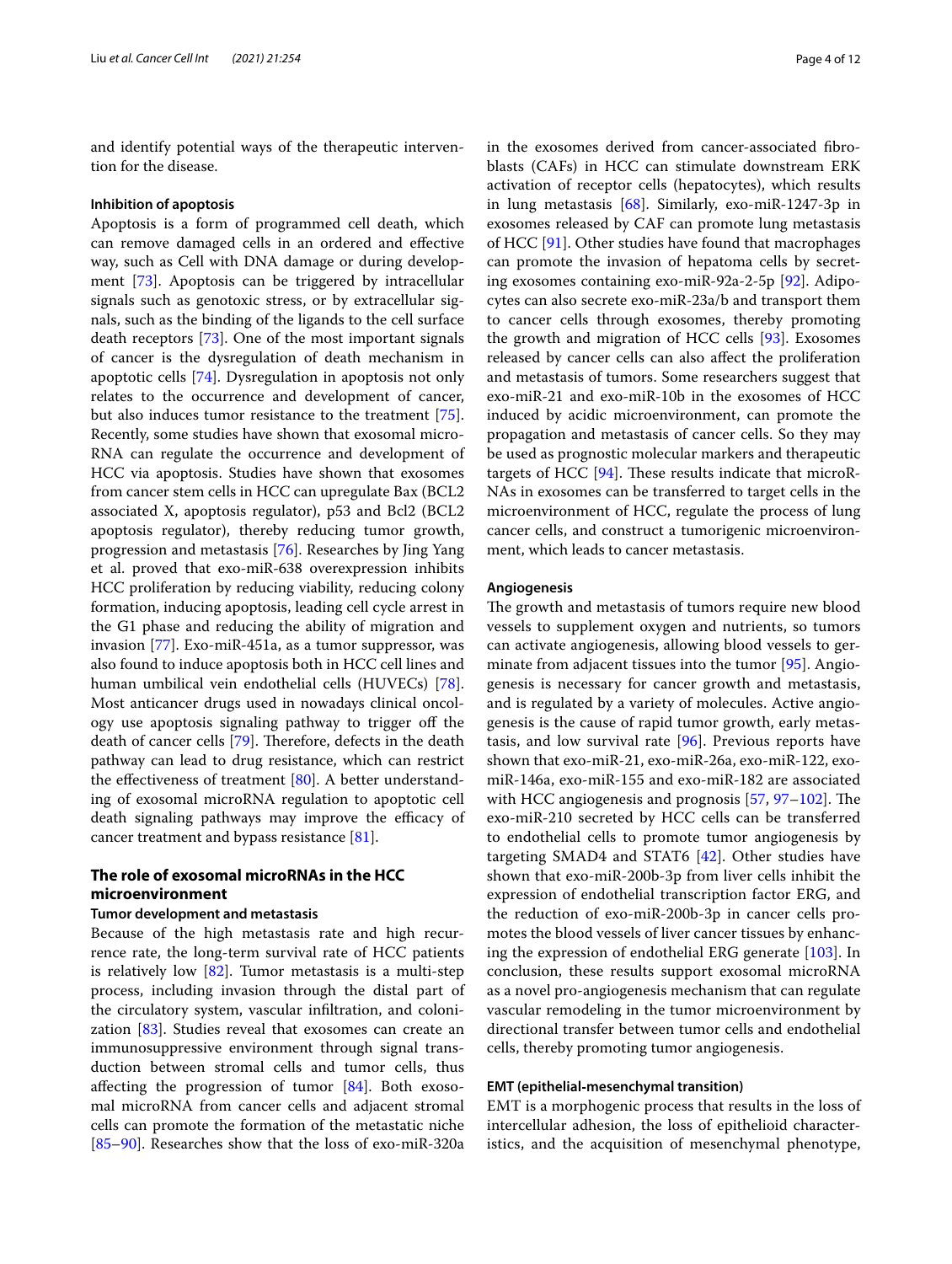which is conducive to the migration and invasiveness of tumor cells [[104\]](#page-10-23). EMT is the frst step in cancer distant metastasis [\[105](#page-10-24)]. Interestingly, recent studies have shown that exosomes are involved in the EMT process [[106,](#page-10-25) [107\]](#page-10-26). Some studies have shown that CAF mediated HCC tumor progression may be related to the loss of anti-tumor exo-miR-320a in CAF exosomes [[68](#page-9-36)]. It can induce EMT and upregulate the expression of CDK2 and MMP2, thus promoting cell proliferation and metastasis. Increasing the release of stromal cell-derived exo-miR-320a may be a potential therapeutic option for HCC. These results suggest that tumor-derived exogenous microRNAs are important mediators of EMT and can transform tumor cells into more aggressive phenotypes.

### **Drug resistance**

Chemotherapeutic drugs such as 5-Fluorouracil, oxaliplatin, and gemcitabine are the conventional treatment for advanced HCC patients, but the therapeutic efect is disappointing[\[108–](#page-10-27)[110](#page-10-28)]. Multidrug resistance has become the main obstacle in HCC treatment [\[111](#page-10-29)]. Therefore, it is important to understand the mechanism of multidrug resistance and explore new treatment targets to overcome multidrug resistance. Cancer resistance can be regulated by exosomes containing mRNA, microRNA and other ncRNAs. It has been confrmed that exo-miR-32-5p, which is transmitted by the exosome of drug-resistant cells, activates PI3k/Akt pathway, and leads to multiple resistance of HCC through promoting angiogenesis and EMT [\[58](#page-9-27)]. Another studies have shown that the down-regulated exo-miR-744 can promote the proliferation of HepG2 cells and inhibit the chemical sensitivity of HepG2 cells to sorafeni  $[112]$  $[112]$ . The occurrence of cisplatin resistance is one of the main causes of high mortality in patients with liver cancer [[113\]](#page-10-31). It has been found that exo-miR-199a-3p can restore the cisplatinsensitivity in HCC, and may play a role in the treatment of cisplatin refractory HCC in the future  $[113]$ . Therefore, exocrine microRNA can induce or block the resistance of HCC, which plays an important role in the treatment of liver cancer.

### **Immune reaction**

As the main mediator of intercellular communication and immune function, the immunological activity of exosomes afects the immune regulation mechanism, including the regulation of antigen presentation, immune activation, immunosuppression, immune surveillance, and intercellular communication [[114](#page-10-32)]. As an inflammation-related tumor, the immunosuppressive microenvironment of HCC can promote immune tolerance and escape through a variety of mechanisms. It has been confrmed that exosomal microRNA is involved in the regulation of various immune responses. The study by Peng-Fei Zhang et al. proved that HCC-derived exosomal circUHRF1 upregulate the expression of exo-miR-449c-5p target gene TIM-3 in NK cells by degrading miR-449c-5p, thereby promoting immune escape and anti-PD1 immunotherapy resistance in HCC [\[115\]](#page-10-33). In another related study, NK92 cells with miR-92b overexpressed by transfection with Hep3B-derived exosomes that overexpressed miR-92b signifcantly inhibited the expression of CD69 in NK92 cells. In addition, the down-regulation of CD69 in NK92 cells afected its cytotoxic efect on Hep3B cells. These results have also been verified in primary NK cells and mouse lymphoma YAC-1 cells, fully demonstrating that the efect of circulating exosomes on the development of liver cancer is partly through the inhibition of NK cell CD69 by liver cancer-derived exo-miR-92b [[116](#page-11-0)]. The study of Liu et al. proved that the endoplasmic reticulum-stressed HCC cells release exosomes to up-regulate the expression of PD-L1 in macrophages, and then inhibit T cell function through the miR-23a-PTEN-Akt pathway [[59\]](#page-9-28). Therefore, exosomal micro-RNA is involved in various reactions in the immune process of liver cancer, and further understanding of the biological function of exosomal microRNA in liver cancer immune regulation, especially the molecular mechanism involving the interaction of immune cells, maybe tumor-related immunity. The phenomenon of suppression and therapeutic intervention (including immune recognition during malignancy) provides important insights.

## **Clinical applications of exosomal microRNA**

Exosome microRNAs can serve as the biomarkers for the diagnosis and prognosis of HCC. Liquid biopsy, as an emerging cancer detection technology, has many characteristics such as less-invasiveness, sensitivity and dynamics compared with traditional tissue biopsy. Exosomal microRNAs may represent interesting liquid biopsy markers in cancer, because they can be loaded into the exosomes of tumor cells at a higher level, have high stability and are not easily afected by the external environment. In the modern medical arena, exosomal microRNAs play a critical role in the screening, diagnosis and prognosis of cancer, especially HCC. As early as 2015, Sohn et al. used fuorescent quantitative PCR to detect the expression levels of serum exosomal microRNAs in patients with chronic hepatitis B, liver cirrhosis and HCC, and found that the serum levels of exo-miR-18a, exo-miR-221, exo-miR-222 and exomiR-224 in patients with HCC were signifcantly higher than those of patients with chronic hepatitis B or liver cirrhosis. In addition, the serum levels of exo-miR-101,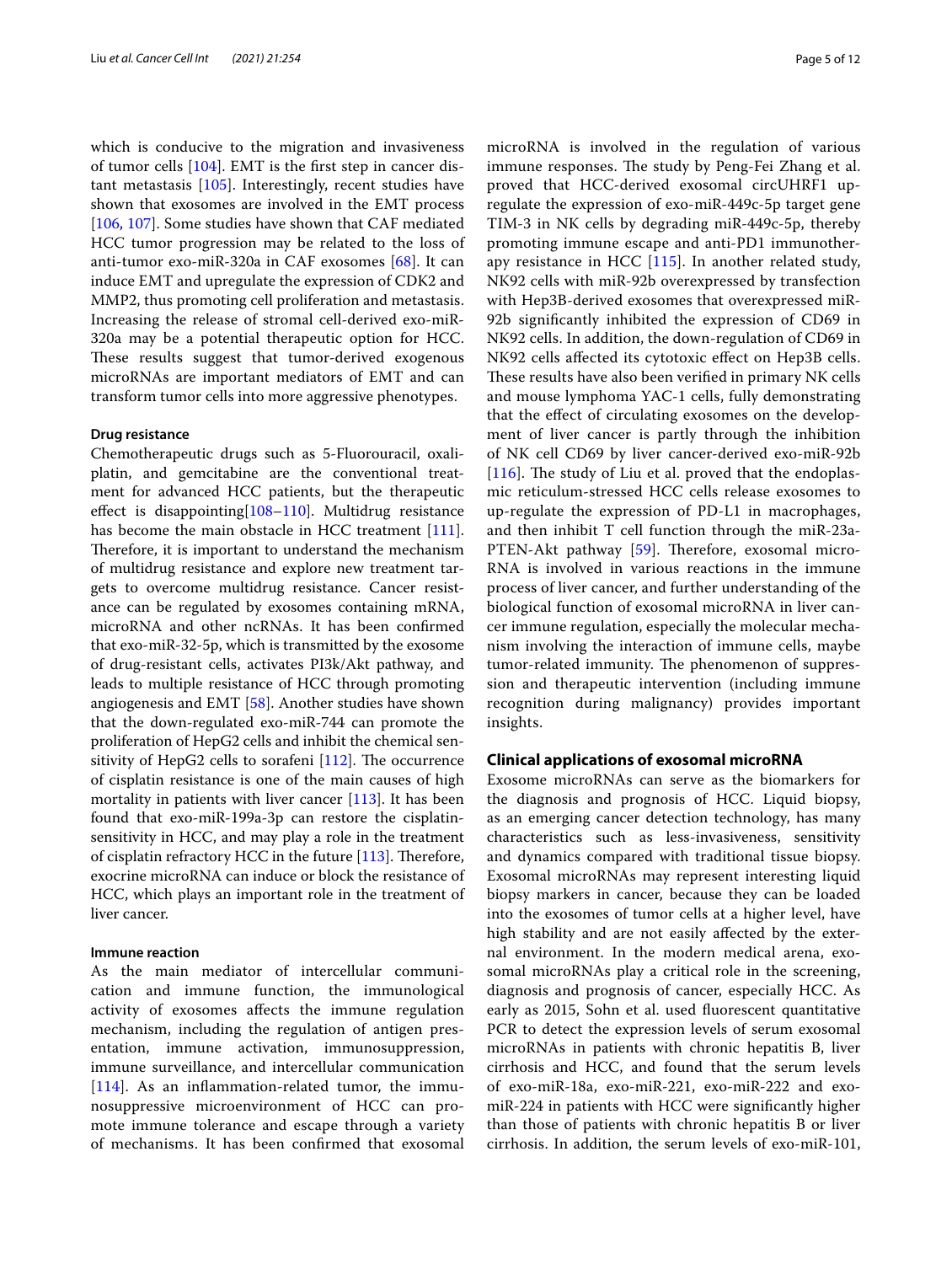exo-miR-106b, exo-miR-122 and exo-miR-195 in patients with HCC were lower than those in patients with chronic hepatitis B. This study shows that serum exosomal microRNAs can be used as new biomarkers for the screening and diagnosis of HCC [\[43](#page-9-13)]. Some researchers have further sequenced and analyzed the exosomal microRNAs of human liver cancer cells and normal liver epithelial cells, and evaluated the clinical application value of diferential microRNAs. It was found that serum exo-miR-10b-5p showed up to 91.1% sensitivity and 75% specifcity, and the area under the curve reached 0.932 in this study. It is a promising biomarker for early detection of HCC. Kaplan-Meier analysis showed that compared with patients with low serum exo-miR-215-5p expression, patients with serum exo-miR-215-5p overexpression had signifcantly reduced disease-free survival. At the same time, the expression level of exo-miR-215-5p gradually increases with the development of the tumor stage and can be used as a prognostic biomarker for HCC [\[117](#page-11-1)]. Another study has found that compared with patients with liver cirrhosis, the expression levels of exo-miR-21 and exo-miR-96 in HCC patients' exosomes and plasma were signifcantly increased, and the expression level of exo-miR-122 was signifcantly reduced. In diferent populations, exo-miR-122, exo-miR-21 and exo-miR-96 are much more accurate than plasma micro-RNAs and AFP levels in the diagnosis of HCC, and are promising biomarkers for early detection of HCC [\[118](#page-11-2)]. Furthermore, tumor recurrence is generally one of the main reasons for the higher mortality of HCC. In recent years, some exosomal microRNAs have been identifed as recurrence-specifc biomarkers, especially in patients with HCC. Compared with patients without recurrence, exo-miR-92b was more expressed in patients with recurrence after surgery, and can be used as an important indicator for predicting the risk of HCC recurrence [[116\]](#page-11-0). It can be seen that exosomal microRNAs have good application prospects as markers for the screening, diagnosis and prognosis monitoring.

Exosomal microRNAs have important clinical application values in the diagnosis and prognosis monitoring of HCC, but there are some limitations at present. The first limitation is the extraction of exosomes. There are many ways to purify exosomes at present, but there are big diferences in the quantity and quality of the extracted exosomes. The currently accepted method for extracting exosomes is ultracentrifugation, but this method lacks uniform operating standards and takes a long time. In addition, commercial kits on the market for isolating exosomes are very expensive. Therefore, it is necessary to establish a low-cost and time-saving purifcation method for exosomes. Secondly, diferent studies on the same exosomal microRNA may draw diferent conclusions in terms of HCC diagnosis and prognosis assessment. The difference in conclusions is mainly due to the small number of research subjects included in the study and the large individual diferences between the research subjects, which leads to inconsistent test results. Therefore, it is necessary to fully consider the various infuencing factors of the research object, and further expand the sample size to detect HCC samples at diferent stages, so as to improve the reliability of serum exosomal microRNA determination results, and make it truly a stable, accurate and efective biomarker for early screening diagnosis and prognosis monitoring of HCC.

The microRNA in exosomes can play an important role in the progression of HCC, however, it rarely translates into therapeutic applications [\[119\]](#page-11-3). Since microRNA has a wide range of roles in proliferation, infammation, and metabolism, it can be considered a powerful therapeutic opportunity in various cancers. Related studies have shown that microRNA-based therapies have been successfully tested, and this type of molecule is preferentially delivered to the liver [\[120](#page-11-4)[–122\]](#page-11-5). Based on the important role of exosomal microRNA in the development of liver cancer, Liang JY et al.'s study showed that nanoparticles loaded with siRNA help to inhibit tumor cell migration and the efect the tumorogenic function of exosomes on normal liver cells [[123](#page-11-6)]. By eliminating the oncogenic microRNA in malicious vesicles, a new tumor treatment method can be found. With the improvement of identifcation, isolation and purifcation technology, exosomes will be widely used in the clinical treatment of liver cancer.

### **Conclusions**

Exosomal microRNA participates in the pathological process of many tumors including HCC, and plays an extremely important role in the environmental regulation of the occurrence and development of HCC. Therefore, exosomal microRNA is a promising biomarker for primary lung cancer diagnosis, prediction, prognosis, and real-time monitoring of treatment response. This review summarizes the role and possible mechanisms of exosomes in liver cancer (Table [1;](#page-6-0) Fig. [1\)](#page-7-0), and shows the potential clinical applications of exosomes in disease detection and treatment (Table [2\)](#page-7-1). However, the detailed mechanism of exosomes in the invasion and metastasis of liver cancer is not fully understood, which hinders its application in the diagnosis and treatment of liver cancer. A deeper understanding of exosomes in liver cancer will provide future diagnosis and treatment of liver cancer. Bring breakthrough changes.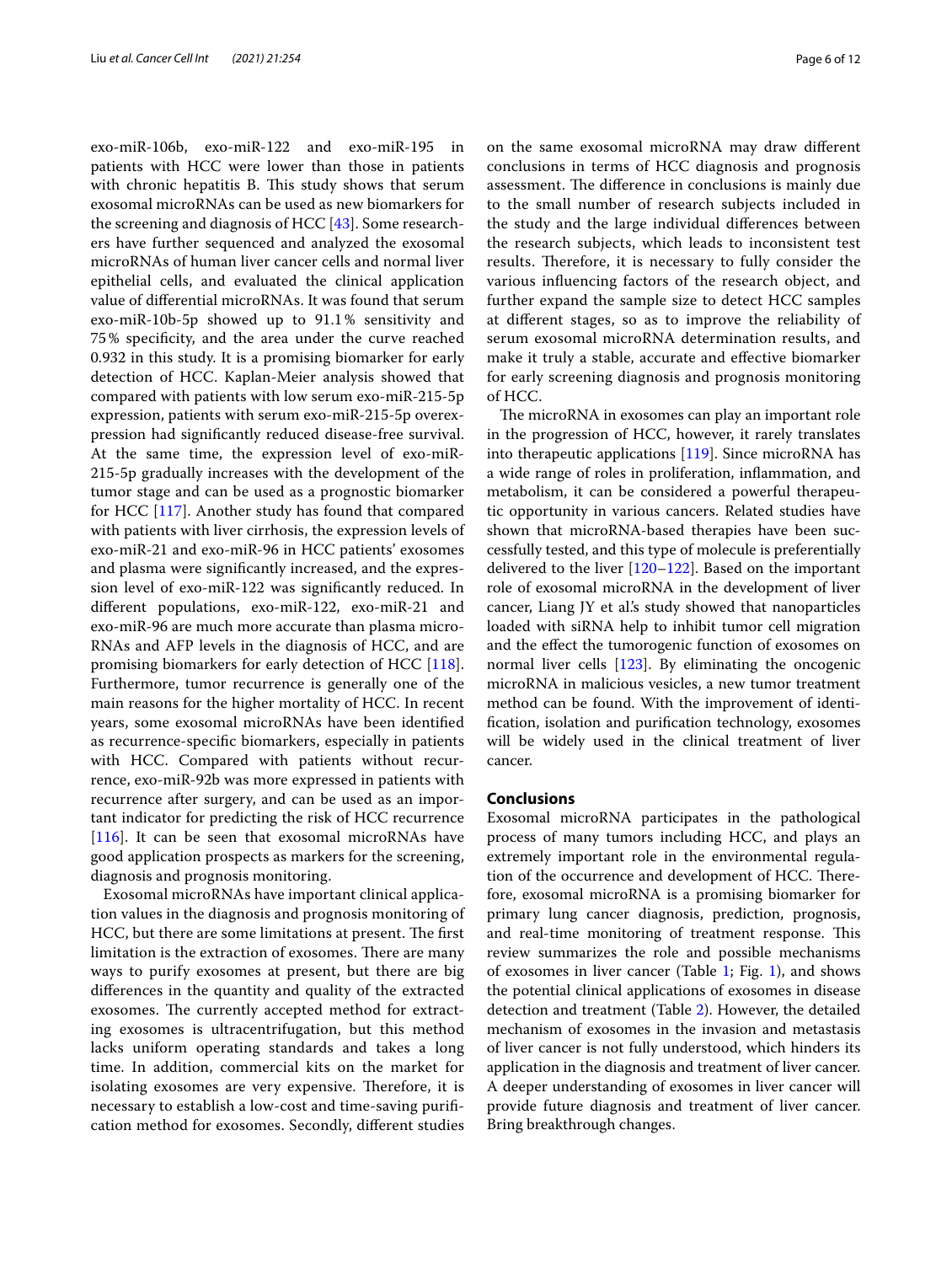# <span id="page-6-0"></span>**Table 1** Exosomal microRNA detected in HCC and clinical relevance

| Exosomal MicroRNA Parental cells |                              | <b>Recipient cells</b>                                              | <b>Expression level in</b><br>HCC         | <b>Target</b>    | <b>Potential Mechanism References</b>                                                                                                               |        |
|----------------------------------|------------------------------|---------------------------------------------------------------------|-------------------------------------------|------------------|-----------------------------------------------------------------------------------------------------------------------------------------------------|--------|
| miR-210                          | <b>HCC</b> cells             | Endothelial cells                                                   | Upregulated                               | SMAD4, STAT6     | Promote tumor angio-<br>genesis                                                                                                                     | $[42]$ |
| miR-744                          | HepG2 cells                  |                                                                     | Downregulated                             | PAX <sub>2</sub> | Inhibit HepG2 cell<br>proliferation and<br>promotes the<br>chemosensitivity<br>of HepG2 cells to<br>sorafenib                                       | [112]  |
| miR-21, miR-10b                  | HCC cells                    |                                                                     | Upregulated in Acidic<br>Microenvironment |                  | Promote cancer cell<br>proliferation and<br>metastasis                                                                                              | [94]   |
| miR-1247-3p                      | High-metastatic HCC<br>cells | Fibroblasts                                                         |                                           | B4GALT3          | Activate β1-integrin-<br>NF-KB signaling<br>in fibroblasts and<br>promote cancer<br>progression                                                     | [91]   |
| miR-451a                         |                              |                                                                     | Downregulated                             | LPIN1            | Promote apoptosis in<br>HCC and endothelial<br>cells                                                                                                | $[78]$ |
| miR-23a-3p                       | ER-stressed HCC cells        | Macrophages                                                         |                                           | <b>PTEN</b>      | Regulate PD-L1<br>expression through<br>the PTEN-PI3K/AKT<br>pathway and help<br>tumor cells escape<br>from antitumor<br>immunity                   | [59]   |
| miR-32-5p                        | (Bel/5-FU)                   | Multidrug-resistant cell Sensitive cell (Bel7402) Upregulated       |                                           | PTEN             | Activate the PI3K/Akt<br>pathway to further<br>induce multidrug<br>resistance by modu-<br>lating angiogenesis<br>and EMT                            | [58]   |
| miR-92b                          | HCC cells                    | Natural killer (NK) cells Upregulated                               |                                           |                  | Promote the down-<br>regulation of CD69<br>and NK cell-medi-<br>ated cytotoxicity                                                                   | [116]  |
| miR-320a                         | Stromal cells                | HCC cells                                                           | Downregulated                             | PBX3             | Inhibit tumor progres-<br>sion by suppressing<br>the activation of the<br>MAPK pathway                                                              | [68]   |
| miR-638                          | <b>HCC</b> cells             | HCC cells, human<br>umbilical vein<br>endothelial cells<br>(HUVECs) | Downregulated                             | SP <sub>1</sub>  | Repress HCC cell<br>proliferation by<br>decreasing viability<br>and colony forma-<br>tion, and decreased<br>abilities of migration<br>and invasion. | $[77]$ |
| miR-200b-3p                      | HCC cells                    | Endothelial cells                                                   | Downregulated                             |                  | Suppress endothelial<br><b>ERG</b> expression                                                                                                       | [103]  |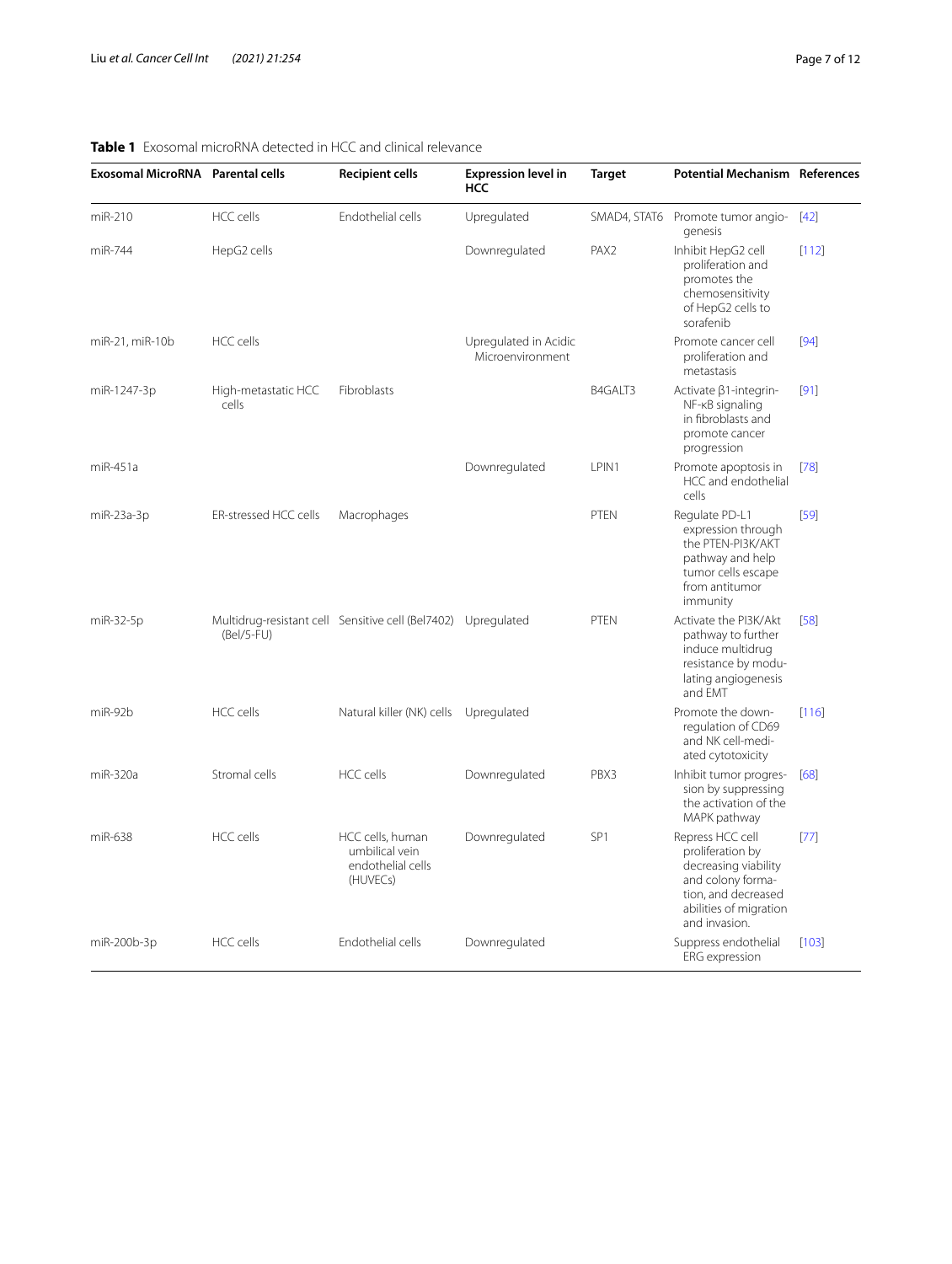

<span id="page-7-1"></span><span id="page-7-0"></span>

| Exosomal microRNA as biomarkers                                            | <b>Biofluid</b> | <b>Clinical significance</b>                                               | <b>References</b> |
|----------------------------------------------------------------------------|-----------------|----------------------------------------------------------------------------|-------------------|
| exo-miR-215-5p                                                             | Serum           | Overexpression predicts poor disease-free survival in<br>patients with HCC | [117]             |
| miR-10b-5p                                                                 | Serum           | Potential biomarker for early-stage HCC                                    | [117]             |
| miR-18a, miR-221, miR-222, miR-224, miR-101, miR-<br>106b. miR-122. miR195 | Serum           | Novel serological biomarkers for HCC                                       | $[43]$            |
| miR-122, miR-148a and AFP                                                  | Serum           | Distinguish early HCC from liver cirrhosis                                 | [41]              |
| miR-122                                                                    | Serum           | Distinguish HCC from normal control                                        | [41]              |
| $miR-9-3p$                                                                 | Serum           | A therapeutic target for HCC                                               | [69]              |
| miR-665                                                                    | Serum           | A novel minimally invasive biomarker for HCC diagnosis<br>and prognosis    | [70]              |
| $miR-21$                                                                   | Serum           | A potential biomarker for HCC diagnosis.                                   | [40]              |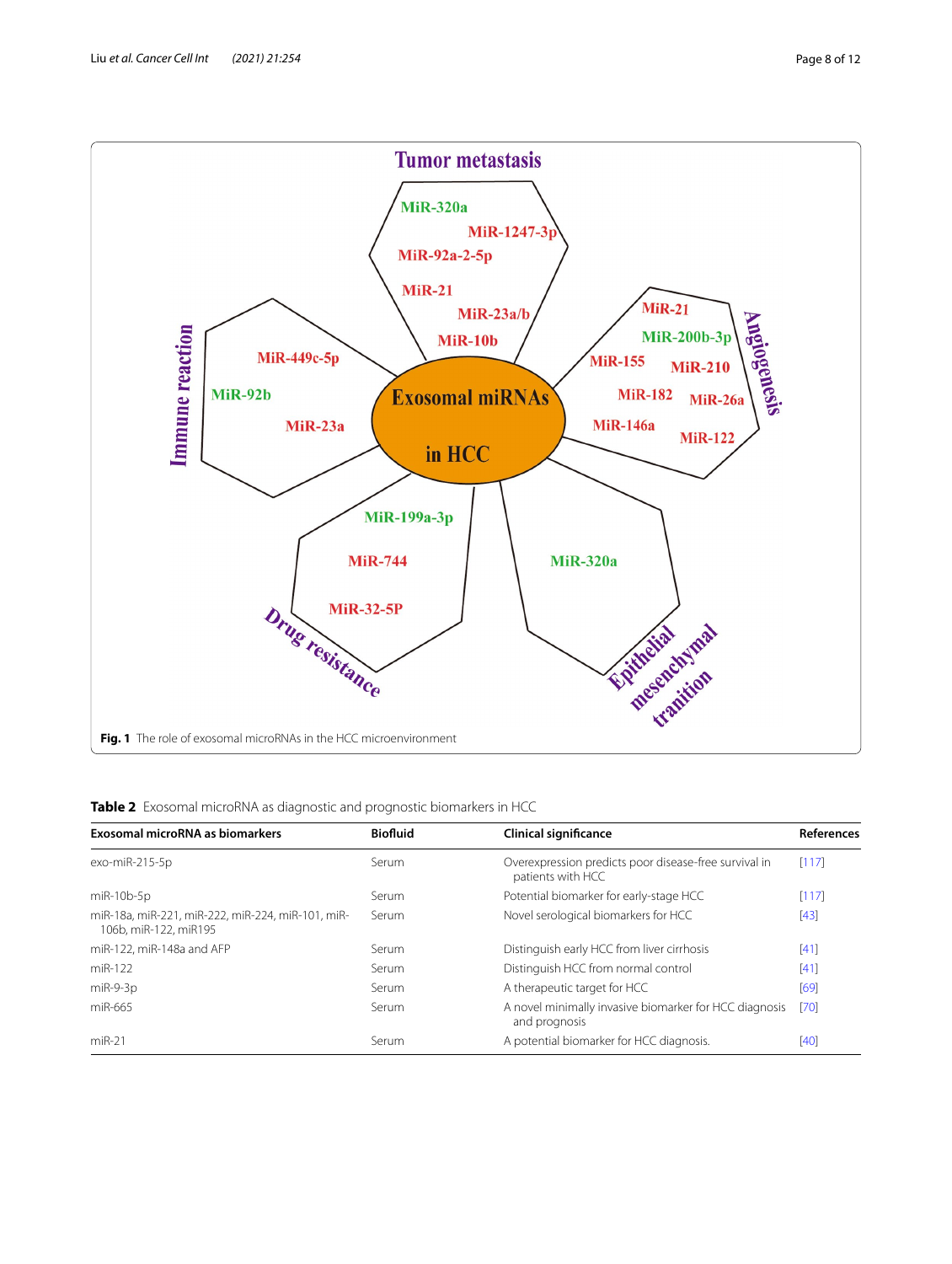### **Abbreviations**

HCC: Hepatocellular carcinoma; EMT: Epithelial-mesenchymal transition; RISC: RNA-induced silencing complex; esRNA: Exosome shuttle RNA; AFP: Alphafetoprotein; PHC: Primary hepatic carcinoma; PI3K: Phosphatidylinositide 3-kinase; Akt: Serine/threonine kinase; PIP2: Phosphatidylinositol-4,5-bisphosphate; PTEN: Phosphatase and tensin homolog; PD-L1: Programmed Cell Death-Ligand 1; MAPK: Mitogen-activated protein kinase; ERK: Extracellular regulated protein kinases; SAPK: Mitogen-activated protein kinase 9; JNK: C-Jun N-terminal kinase; CDK2: Cyclin-dependent kinase 2; MMP2: Matrix metallopeptidase 2; HUVEC: Human umbilical vein endothelial cell; CAF: Cancer-associated fbroblasts.

### **Acknowledgements**

None.

### **Authors' contributions**

CSY offered main direction and significant guidance of this review. LCB, WH, MYQ and CW drafted and revised the manuscript. All authors read and approved the fnal manuscript.

### **Funding**

This work was supported by the National Key Research and Development Plan of China (No. 2018YFC2000200), National Natural Science Foundation of China (No. 81772673), Shanghai Sailing Program (No. 19YF1405500) and Initial Scientifc Research Fund of Huashan Hospital Afliated to Fudan University (No. 2019QD003).

### **Availability of data and materials**

Not applicable.

## **Declarations**

**Ethics approval and consent to participate** Not applicable.

#### **Consent for publication**

All authors have agreed on the consents of the review.

#### **Competing interests**

The authors declare that they have no competing interests.

### **Author details**

<sup>1</sup> School of Medicine, Shanghai Jiao Tong University, 227 Chongqing South Road, Shanghai 200025, China. <sup>2</sup> Department of Laboratory Medicine, Huashan Hospital, Fudan University, 12 Wulumuqi Middle Road, Shanghai 200040, China.

Received: 28 December 2020 Accepted: 19 April 2021 Published online: 08 May 2021

### <span id="page-8-0"></span>**References**

- 1. Villanueva A. Hepatocellular Carcinoma. N Engl J Med. 2019;380(15):1450–62.
- <span id="page-8-1"></span>2. Craig AJ, von Felden J, Garcia-Lezana T, Sarcognato S, Villanueva A. Tumour evolution in hepatocellular carcinoma. Nat Rev Gastroenterol Hepatol. 2020;17(3):139–52.
- <span id="page-8-2"></span>3. Aravalli RN, Steer CJ, Cressman EN. Molecular mechanisms of hepatocellular carcinoma. Hepatology. 2008;48(6):2047–63.
- <span id="page-8-3"></span>4. Pinzani M, Rosselli M, Zuckermann M. Liver cirrhosis. Best Pract Res Clin Gastroenterol. 2011;25(2):281–90.
- <span id="page-8-4"></span>5. El-Serag HB. Epidemiology of viral hepatitis and hepatocellular carcinoma. Gastroenterology. 2012;142(6):1264–73.e1261.
- <span id="page-8-5"></span>6. Schulze K, Nault JC, Villanueva A. Genetic profling of hepatocellular carcinoma using next-generation sequencing. J Hepatol. 2016;65(5):1031–42.
- <span id="page-8-6"></span>7. Liu XN, Cui DN, Li YF, Liu YH, Liu G, Liu L. Multiple "Omics" data-based biomarker screening for hepatocellular carcinoma diagnosis. World J Gastroenterol. 2019;25(30):4199–212.
- <span id="page-8-7"></span>8. Lok AS, Sterling RK, Everhart JE, Wright EC, Hoefs JC, Di Bisceglie AM, Morgan TR, Kim HY, Lee WM, Bonkovsky HL, et al. Des-gammacarboxy prothrombin and alpha-fetoprotein as biomarkers for the early detection of hepatocellular carcinoma. Gastroenterology. 2010;138(2):493–502.
- <span id="page-8-8"></span>9. Marrero JA, Feng Z, Wang Y, Nguyen MH, Befeler AS, Roberts LR, Reddy KR, Harnois D, Llovet JM, Normolle D, et al. Alpha-fetoprotein, desgamma carboxyprothrombin, and lectin-bound alpha-fetoprotein in early hepatocellular carcinoma. Gastroenterology. 2009;137(1):110–8.
- <span id="page-8-9"></span>10. Llovet JM, Bruix J. Systematic review of randomized trials for unresectable hepatocellular carcinoma: Chemoembolization improves survival. Hepatology. 2003;37(2):429–42.
- 11. Lo CM, Ngan H, Tso WK, Liu CL, Lam CM, Poon RT, Fan ST, Wong J. Randomized controlled trial of transarterial lipiodol chemoembolization for unresectable hepatocellular carcinoma. Hepatology. 2002;35(5):1164–71.
- <span id="page-8-10"></span>12. Llovet JM, Real MI, Montaña X, Planas R, Coll S, Aponte J, Ayuso C, Sala M, Muchart J, Solà R, et al. Arterial embolisation or chemoembolisation versus symptomatic treatment in patients with unresectable hepatocellular carcinoma: a randomised controlled trial. Lancet. 2002;359(9319):1734–9.
- <span id="page-8-11"></span>13. Peng Z, Chen S, Wei M, Lin M, Jiang C, Mei J, Li B, Wang Y, Li J, Xie X, et al. Advanced Recurrent Hepatocellular Carcinoma: Treatment with Sorafenib Alone or in Combination with Transarterial Chemoembolization and Radiofrequency Ablation. Radiology. 2018;287(2):705–14.
- <span id="page-8-12"></span>14. Cheng AL, Kang YK, Chen Z, Tsao CJ, Qin S, Kim JS, Luo R, Feng J, Ye S, Yang TS, et al. Efficacy and safety of sorafenib in patients in the Asia-Pacifc region with advanced hepatocellular carcinoma: a phase III randomised, double-blind, placebo-controlled trial. Lancet Oncol. 2009;10(1):25–34.
- <span id="page-8-13"></span>15. Kudo M, Finn RS, Qin S, Han KH, Ikeda K, Piscaglia F, Baron A, Park JW, Han G, Jassem J, et al. Lenvatinib versus sorafenib in frst-line treatment of patients with unresectable hepatocellular carcinoma: a randomised phase 3 non-inferiority trial. Lancet. 2018;391(10126):1163–73.
- <span id="page-8-14"></span>16. Bruix J, Qin S, Merle P, Granito A, Huang YH, Bodoky G, Pracht M, Yokosuka O, Rosmorduc O, Breder V, et al. Regorafenib for patients with hepatocellular carcinoma who progressed on sorafenib treatment (RESORCE): a randomised, double-blind, placebo-controlled, phase 3 trial. Lancet. 2017;389(10064):56–66.
- <span id="page-8-15"></span>17. Abudoureyimu M, Zhou H, Zhi Y, Wang T, Feng B, Wang R, Chu X. Recent progress in the emerging role of exosome in hepatocellular carcinoma. Cell Prolif. 2019;52(2):e12541.
- <span id="page-8-16"></span>Théry C, Zitvogel L, Amigorena S. Exosomes: composition, biogenesis and function. Nat Rev Immunol. 2002;2(8):569–79.
- <span id="page-8-17"></span>19. Sato-Kuwabara Y, Melo SA, Soares FA, Calin GA. The fusion of two worlds: non-coding RNAs and extracellular vesicles–diagnostic and therapeutic implications (Review). Int J Oncol. 2015;46(1):17–27.
- <span id="page-8-18"></span>20. Cho JA, Park H, Lim EH, Lee KW. Exosomes from breast cancer cells can convert adipose tissue-derived mesenchymal stem cells into myofbroblast-like cells. Int J Oncol. 2012;40(1):130–8.
- <span id="page-8-19"></span>21. Tauro BJ, Mathias RA, Greening DW, Gopal SK, Ji H, Kapp EA, Coleman BM, Hill AF, Kusebauch U, Hallows JL, et al. Oncogenic H-ras reprograms Madin-Darby canine kidney (MDCK) cell-derived exosomal proteins following epithelial-mesenchymal transition. Mol Cell Proteomics. 2013;12(8):2148–59.
- <span id="page-8-20"></span>22. Kahlert C, Kalluri R. Exosomes in tumor microenvironment infuence cancer progression and metastasis. J Mol Med (Berl). 2013;91(4):431–7.
- <span id="page-8-21"></span>23. Zhou S, Abdouh M, Arena V, Arena M, Arena GO. Reprogramming Malignant Cancer Cells toward a Benign Phenotype following Exposure to Human Embryonic Stem Cell Microenvironment. PLoS One. 2017;12(1):e0169899.
- <span id="page-8-22"></span>24. Ruvkun G. Clarifcations on miRNA and cancer. Science. 2006;311(5757):36–7.
- <span id="page-8-23"></span>25. Chen SY, Ma DN, Chen QD, Zhang JJ, Tian YR, Wang ZC, Cai H, Lin Y, Sun HC. MicroRNA-200a inhibits cell growth and metastasis by targeting Foxa2 in hepatocellular carcinoma. J Cancer. 2017;8(4):617–25.
- <span id="page-8-24"></span>26. Png KJ, Halberg N, Yoshida M, Tavazoie SF. A microRNA regulon that mediates endothelial recruitment and metastasis by cancer cells. Nature. 2011;481(7380):190–4.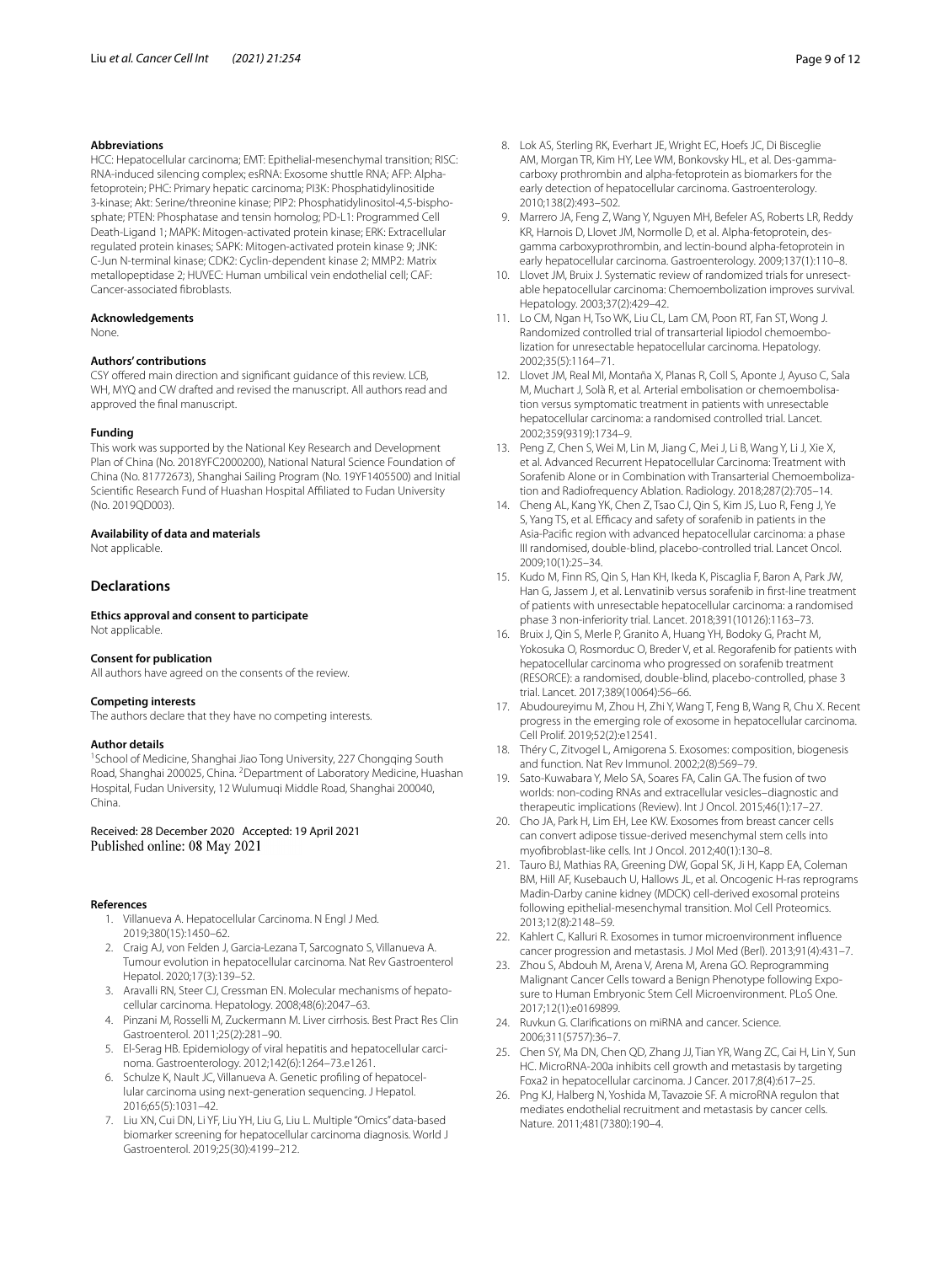- 27. Gee HE, Camps C, Buffa FM, Colella S, Sheldon H, Gleadle JM, Ragoussis J, Harris AL. MicroRNA-10b and breast cancer metastasis. Nature. 2008;455(7216):E8 author reply E9.
- 28. Tay Y, Zhang J, Thomson AM, Lim B, Rigoutsos I. MicroRNAs to Nanog, Oct4 and Sox2 coding regions modulate embryonic stem cell diferentiation. Nature. 2008;455(7216):1124–8.
- <span id="page-9-0"></span>29. Kota J, Chivukula RR, O'Donnell KA, Wentzel EA, Montgomery CL, Hwang HW, Chang TC, Vivekanandan P, Torbenson M, Clark KR, et al. Therapeutic microRNA delivery suppresses tumorigenesis in a murine liver cancer model. Cell. 2009;137(6):1005–17.
- <span id="page-9-1"></span>30. Lotvall J, Valadi H. Cell to cell signalling via exosomes through esRNA. Cell Adh Migr. 2007;1(3):156–8.
- <span id="page-9-2"></span>31. Kosaka N, Takeshita F, Yoshioka Y, Hagiwara K, Katsuda T, Ono M, Ochiya T. Exosomal tumor-suppressive microRNAs as novel cancer therapy: "exocure" is another choice for cancer treatment. Adv Drug Deliv Rev. 2013;65(3):376–82.
- <span id="page-9-3"></span>32. Sun Z, Shi K, Yang S, Liu J, Zhou Q, Wang G, Song J, Li Z, Zhang Z, Yuan W. Efect of exosomal miRNA on cancer biology and clinical applications. Mol Cancer. 2018;17(1):147.
- <span id="page-9-4"></span>33. Li C, Xu X. Biological functions and clinical applications of exosomal non-coding RNAs in hepatocellular carcinoma. Cell Mol Life Sci. 2019;76(21):4203–19.
- <span id="page-9-5"></span>34. Szabo G, Momen-Heravi F. Extracellular vesicles in liver disease and potential as biomarkers and therapeutic targets. Nat Rev Gastroenterol Hepatol. 2017;14(8):455–66.
- <span id="page-9-6"></span>35. Liu C, Yang Y, Wu Y. Recent advances in exosomal protein detection via liquid biopsy biosensors for cancer screening, diagnosis, and prognosis. Aaps J. 2018;20(2):41.
- <span id="page-9-7"></span>36. Fais S, Logozzi M, Lugini L, Federici C, Azzarito T, Zarovni N, Chiesi A. Exosomes: the ideal nanovectors for biodelivery. Biol Chem. 2013;394(1):1–15.
- <span id="page-9-8"></span>37. Sasaki R, Kanda T, Yokosuka O, Kato N, Matsuoka S, Moriyama M. Exosomes and Hepatocellular Carcinoma: from bench to bedside. Int J Mol Sci. 2019;20:6.
- 38. Chen R, Xu X, Tao Y, Qian Z, Yu Y. Exosomes in hepatocellular carcinoma: a new horizon. Cell Commun Signal. 2019;17(1):1.
- <span id="page-9-9"></span>39. Li X, Li C, Zhang L, Wu M, Cao K, Jiang F, Chen D, Li N, Li W. The signifcance of exosomes in the development and treatment of hepatocellular carcinoma. Mol Cancer. 2020;19(1):1.
- <span id="page-9-10"></span>40. Wang H, Hou L, Li A, Duan Y, Gao H, Song X. Expression of serum exosomal microRNA-21 in human hepatocellular carcinoma. Biomed Res Int. 2014;2014:864894.
- <span id="page-9-11"></span>41. Wang Y, Zhang C, Zhang P, Guo G, Jiang T, Zhao X, Jiang J, Huang X, Tong H, Tian Y. Serum exosomal microRNAs combined with alphafetoprotein as diagnostic markers of hepatocellular carcinoma. Cancer Med. 2018;7(5):1670–9.
- <span id="page-9-12"></span>42. Lin XJ, Fang JH, Yang XJ, Zhang C, Yuan Y, Zheng L, Zhuang SM. Hepatocellular carcinoma cell-secreted exosomal microRNA-210 promotes angiogenesis in vitro and in vivo. Mol Ther Nucleic Acids. 2018;11:243–52.
- <span id="page-9-13"></span>43. Sohn W, Kim J, Kang SH, Yang SR, Cho JY, Cho HC, Shim SG, Paik YH. Serum exosomal microRNAs as novel biomarkers for hepatocellular carcinoma. Exp Mol Med. 2015;47(9):e184.
- <span id="page-9-14"></span>44. Goldsmith JR, Fayngerts S, Chen YH. Regulation of infammation and tumorigenesis by the TIPE family of phospholipid transfer proteins. Cell Mol Immunol. 2017;14(6):482–7.
- <span id="page-9-15"></span>45. Cantley LC. The phosphoinositide 3-kinase pathway. Science. 2002;296(5573):1655–7.
- <span id="page-9-16"></span>46. Simpson L, Parsons R. PTEN: life as a tumor suppressor. Exp Cell Res. 2001;264(1):29–41.
- <span id="page-9-17"></span>47. Song G, Ouyang G, Bao S. The activation of Akt/PKB signaling pathway and cell survival. J Cell Mol Med. 2005;9(1):59–71.
- <span id="page-9-18"></span>48. Franke TF, Kaplan DR, Cantley LC. PI3K: downstream AKTion blocks apoptosis. Cell. 1997;88(4):435–7.
- 49. Burgering BM, Coffer PJ. Protein kinase B (c-Akt) in phosphatidylinositol-3-OH kinase signal transduction. Nature. 1995;376(6541):599–602.
- <span id="page-9-19"></span>Franke TF, Yang SI, Chan TO, Datta K, Kazlauskas A, Morrison DK, Kaplan DR, Tsichlis PN. The protein kinase encoded by the Akt proto-oncogene is a target of the PDGF-activated phosphatidylinositol 3-kinase. Cell. 1995;81(5):727–36.
- <span id="page-9-21"></span><span id="page-9-20"></span>52. Gesbert F, Sellers WR, Signoretti S, Loda M, Griffin JD. BCR/ABL regulates expression of the cyclin-dependent kinase inhibitor p27Kip1 through the phosphatidylinositol 3-Kinase/AKT pathway. J Biol Chem. 2000;275(50):39223–30.
- <span id="page-9-22"></span>53. Zhou BP, Liao Y, Xia W, Spohn B, Lee MH, Hung MC. Cytoplasmic localization of p21Cip1/WAF1 by Akt-induced phosphorylation in HER-2/ neu-overexpressing cells. Nat Cell Biol. 2001;3(3):245–52.
- <span id="page-9-23"></span>54. Yu HG, Ai YW, Yu LL, Zhou XD, Liu J, Li JH, Xu XM, Liu S, Chen J, Liu F, et al. Phosphoinositide 3-kinase/Akt pathway plays an important role in chemoresistance of gastric cancer cells against etoposide and doxorubicin induced cell death. Int J Cancer. 2008;122(2):433–43.
- <span id="page-9-24"></span>55. Zhang K, Chen J, Chen D, Huang J, Feng B, Han S, Chen Y, Song H, De W, Zhu Z, et al. Aurora-A promotes chemoresistance in hepatocelluar carcinoma by targeting NF-kappaB/microRNA-21/PTEN signaling pathway. Oncotarget. 2014;5(24):12916–35.
- <span id="page-9-25"></span>56. Zhou W, Fu XQ, Zhang LL, Zhang J, Huang X, Lu XH, Shen L, Liu BN, Liu J, Luo HS, et al. The AKT1/NF-kappaB/Notch1/PTEN axis has an important role in chemoresistance of gastric cancer cells. Cell Death Dis. 2013;4(10):e847.
- <span id="page-9-26"></span>57. Zhang L, Wang W, Li X, He S, Yao J, Wang X, Zhang D, Sun X. MicroRNA-155 promotes tumor growth of human hepatocellular carcinoma by targeting ARID2. Int J Oncol. 2016;48(6):2425–34.
- <span id="page-9-27"></span>58. Fu X, Liu M, Qu S, Ma J, Zhang Y, Shi T, Wen H, Yang Y, Wang S, Wang J, et al. Exosomal microRNA-32-5p induces multidrug resistance in hepatocellular carcinoma via the PI3K/Akt pathway. J Exp Clin Cancer Res. 2018;37(1):52.
- <span id="page-9-28"></span>59. Liu J, Fan L, Yu H, Zhang J, He Y, Feng D, Wang F, Li X, Liu Q, Li Y, Guo Z, Gao B, Wei W, Wang H, Sun G. Endoplasmic reticulum stress causes liver cancer cells to release exosomal miR-23a-3p and up-regulate programmed death ligand 1 expression in macrophages. Hepatology. 2019.
- <span id="page-9-29"></span>60. Chen H, Wong CC, Liu D, Go MYY, Wu B, Peng S, Kuang M, Wong N, Yu J. APLN promotes hepatocellular carcinoma through activating PI3K/Akt pathway and is a druggable target. Theranostics. 2019;9(18):5246–60.
- <span id="page-9-30"></span>61. Nunnery SE, Mayer IA. Management of toxicity to isoform α-specifc PI3K inhibitors. Ann Oncol. 2019;30(Suppl 10):x21-6.
- <span id="page-9-31"></span>62. Turjanski AG, Vaqué JP, Gutkind JS. MAP kinases and the control of nuclear events. Oncogene. 2007;26(22):3240–53.
- <span id="page-9-32"></span>63. Kim EK, Choi EJ. Compromised MAPK signaling in human diseases: an update. Arch Toxicol. 2015;89(6):867–82.
- <span id="page-9-33"></span>64. Roux PP, Blenis J. ERK and p38 MAPK-activated protein kinases: a family of protein kinases with diverse biological functions. Microbiol Mol Biol Rev. 2004;68(2):320–44.
- 65. Baccarini M. Second nature: biological functions of the Raf-1 "kinase." FEBS Lett. 2005;579(15):3271–7.
- <span id="page-9-34"></span>66. Meloche S, Pouysségur J. The ERK1/2 mitogen-activated protein kinase pathway as a master regulator of the G1- to S-phase transition. Oncogene. 2007;26(22):3227–39.
- <span id="page-9-35"></span>67. Roberts PJ, Der CJ. Targeting the Raf-MEK-ERK mitogen-activated protein kinase cascade for the treatment of cancer. Oncogene. 2007;26(22):3291–310.
- <span id="page-9-36"></span>68. Zhang Z, Li X, Sun W, Yue S, Yang J, Li J, Ma B, Wang J, Yang X, Pu M, et al. Loss of exosomal miR-320a from cancer-associated fbroblasts contributes to HCC proliferation and metastasis. Cancer Lett. 2017;397:33–42.
- <span id="page-9-37"></span>69. Tang J, Li Y, Liu K, Zhu Q, Yang WH, Xiong LK, Guo DL. Exosomal miR-9-3p suppresses HBGF-5 expression and is a functional biomarker in hepatocellular carcinoma. Minerva Med. 2018;109(1):15–23.
- <span id="page-9-38"></span>70. Qu Z, Wu J, Wu J, Ji A, Qiang G, Jiang Y, Jiang C, Ding Y. Exosomal miR-665 as a novel minimally invasive biomarker for hepatocellular carcinoma diagnosis and prognosis. Oncotarget. 2017;8(46):80666–78.
- <span id="page-9-39"></span>71. Xiong L, Zhen S, Yu Q, Gong Z. HCV-E2 inhibits hepatocellular carcinoma metastasis by stimulating mast cells to secrete exosomal shuttle microRNAs. Oncol Lett. 2017;14(2):2141–6.
- <span id="page-9-40"></span>72. Kumar B, Sinclair J, Khandrika L, Koul S, Wilson S, Koul HK. Diferential efects of MAPKs signaling on the growth of invasive bladder cancer cells. Int J Oncol. 2009;34(6):1557–64.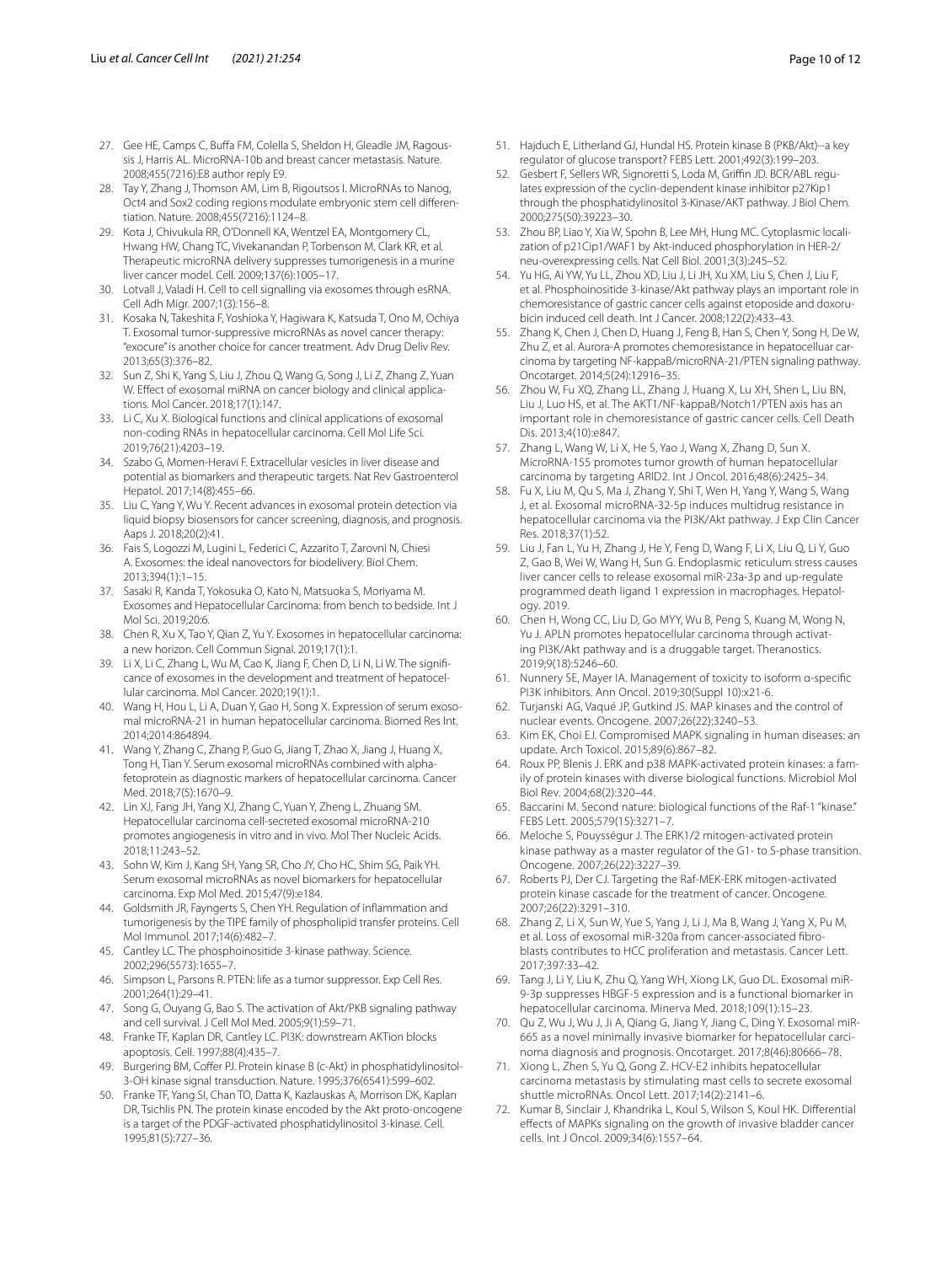- <span id="page-10-0"></span>73. Pistritto G, Trisciuoglio D, Ceci C, Garuf A, D'Orazi G. Apoptosis as anticancer mechanism: function and dysfunction of its modulators and targeted therapeutic strategies. Aging. 2016;8(4):603–19.
- <span id="page-10-1"></span>74. Yaacoub K, Pedeux R, Tarte K, Guillaudeux T. Role of the tumor microenvironment in regulating apoptosis and cancer progression. Cancer Lett. 2016;378(2):150–9.
- <span id="page-10-2"></span>75. Haikala HM, Anttila JM, Marques E, Raatikainen T, Ilander M, Hakanen H, Ala-Hongisto H, Savelius M, Balboa D, Von Eyss B, et al. Pharmacological reactivation of MYC-dependent apoptosis induces susceptibility to anti-PD-1 immunotherapy. Nat Commun. 2019;10(1):620.
- <span id="page-10-3"></span>76. Alzahrani FA, El-Magd MA, Abdelfattah-Hassan A, Saleh AA, Saadeldin IM, El-Shetry ES, Badawy AA, Alkarim S. Potential effect of exosomes derived from cancer stem cells and MSCs on progression of DENinduced HCC in rats. Stem Cells Int. 2018;2018:8058979.
- <span id="page-10-4"></span>77. Yang J, Li B, Zhao S, Du H, Du Y. Exosomal miR-638 Inhibits Hepatocellular Carcinoma Progression by Targeting SP1. Onco Targets Ther. 2020;13:6709–20.
- <span id="page-10-5"></span>78. Zhao S, Li J, Zhang G, Wang Q, Wu C, Zhang Q, Wang H, Sun P, Xiang R, Yang S. Exosomal miR-451a Functions as a Tumor Suppressor in Hepatocellular Carcinoma by Targeting LPIN1. Cell Physiol Biochem. 2019;53(1):19–35.
- <span id="page-10-6"></span>79. Hassan M, Watari H, AbuAlmaaty A, Ohba Y, Sakuragi N. Apoptosis and molecular targeting therapy in cancer. BioMed Res Int. 2014;2014:150845.
- <span id="page-10-7"></span>80. Tsuruo T, Naito M, Tomida A, Fujita N, Mashima T, Sakamoto H, Haga N. Molecular targeting therapy of cancer: drug resistance, apoptosis and survival signal. Cancer Sci. 2003;94(1):15–21.
- <span id="page-10-8"></span>81. Xiao F, Xiao S, Xue M: miR-139 controls viability of ovarian cancer cells through apoptosis induction and exosome shedding inhibition by targeting ATP7A. *OncoTargets Ther* 2019; **12**:10727–10737.
- <span id="page-10-9"></span>Wang M, Yu F, Li P. Circular RNAs: Characteristics, function and clinical signifcance in hepatocellular carcinoma. *Cancers* 2018; 10: 8.
- <span id="page-10-10"></span>83. van Zijl F, Krupitza G, Mikulits W. Initial steps of metastasis: cell invasion and endothelial transmigration. Mutat Res. 2011;728(1–2):23–34.
- <span id="page-10-11"></span>84. Zhou Y, Yamamoto Y, Takeshita F, Yamamoto T, Xiao Z, Ochiya T. Delivery of miR-424-5p via Extracellular vesicles promotes the apoptosis of MDA-MB-231 TNBC cells in the tumor microenvironment. *Int J Mol Sci* 2021, 22:2.
- <span id="page-10-12"></span>85. He M, Qin H, Poon TC, Sze SC, Ding X, Co NN, Ngai SM, Chan TF, Wong N. Hepatocellular carcinoma-derived exosomes promote motility of immortalized hepatocyte through transfer of oncogenic proteins and RNAs. Carcinogenesis. 2015;36(9):1008–18.
- 86. Liu WH, Ren LN, Wang X, Wang T, Zhang N, Gao Y, Luo H, Navarro-Alvarez N, Tang LJ. Combination of exosomes and circulating microRNAs may serve as a promising tumor marker complementary to alphafetoprotein for early-stage hepatocellular carcinoma diagnosis in rats. J Cancer Res Clin Oncol. 2015;141(10):1767–78.
- 87. Zhang H, Deng T, Liu R, Bai M, Zhou L, Wang X, Li S, Wang X, Yang H, Li J, et al. Exosome-delivered EGFR regulates liver microenvironment to promote gastric cancer liver metastasis. Nat Commun. 2017;8:15016.
- 88. Yu Z, Zhao S, Ren L, Wang L, Chen Z, Hofman RM, Zhou J. Pancreatic cancer-derived exosomes promote tumor metastasis and liver premetastatic niche formation. Oncotarget. 2017;8(38):63461–83.
- 89. Plebanek MP, Angeloni NL, Vinokour E, Li J, Henkin A, Martinez-Marin D, Filleur S, Bhowmick R, Henkin J, Miller SD, et al. Pre-metastatic cancer exosomes induce immune surveillance by patrolling monocytes at the metastatic niche. Nat Commun. 2017;8(1):1319.
- <span id="page-10-13"></span>90. Li L, Li C, Wang S, Wang Z, Jiang J, Wang W, Li X, Chen J, Liu K, Li C, et al. Exosomes Derived from Hypoxic Oral Squamous Cell Carcinoma Cells Deliver miR-21 to Normoxic Cells to Elicit a Prometastatic Phenotype. Cancer Res. 2016;76(7):1770–80.
- <span id="page-10-14"></span>91. Fang T, Lv H, Lv G, Li T, Wang C, Han Q, Yu L, Su B, Guo L, Huang S, et al. Tumor-derived exosomal miR-1247-3p induces cancer-associated fbroblast activation to foster lung metastasis of liver cancer. Nat Commun. 2018;9(1):191.
- <span id="page-10-15"></span>92. Liu G, Ouyang X, Sun Y, Xiao Y, You B, Gao Y, Yeh S, Li Y, Chang C. The miR-92a-2-5p in exosomes from macrophages increases liver cancer cells invasion via altering the AR/PHLPP/p-AKT/β-catenin signaling. Cell Death Differ 2020.
- <span id="page-10-16"></span>93. Liu Y, Tan J, Ou S, Chen J, Chen L. Adipose-derived exosomes deliver miR-23a/b to regulate tumor growth in hepatocellular cancer by targeting the VHL/HIF axis. J Physiol Biochem. 2019;75(3):391–401.
- <span id="page-10-17"></span>94. Tian XP, Wang CY, Jin XH, Li M, Wang FW, Huang WJ, Yun JP, Xu RH, Cai QQ, Xie D. Acidic Microenvironment Up-Regulates Exosomal miR-21 and miR-10b in Early-Stage Hepatocellular Carcinoma to Promote Cancer Cell Proliferation and Metastasis. Theranostics. 2019;9(7):1965–79.
- <span id="page-10-18"></span>95. Carmeliet P, Jain RK. Angiogenesis in cancer and other diseases. Nature. 2000;407(6801):249–57.
- <span id="page-10-19"></span>96. Folkman J. Role of angiogenesis in tumor growth and metastasis. Seminars in oncology. 2002;29(6 Suppl 16):15–8.
- <span id="page-10-20"></span>97. Huang CS, Yu W, Cui H, Wang YJ, Zhang L, Han F, Huang T. Increased expression of miR-21 predicts poor prognosis in patients with hepatocellular carcinoma. Int J Clin Exp Pathol. 2015;8(6):7234–8.
- 98. Yang X, Zhang XF, Lu X, Jia HL, Liang L, Dong QZ, Ye QH, Qin LX. Micro-RNA-26a suppresses angiogenesis in human hepatocellular carcinoma by targeting hepatocyte growth factor-cMet pathway. Hepatology. 2014;59(5):1874–85.
- 99. Xu Q, Zhang M, Tu J, Pang L, Cai W, Liu X. MicroRNA-122 affects cell aggressiveness and apoptosis by targeting PKM2 in human hepatocellular carcinoma. Oncol Rep. 2015;34(4):2054–64.
- 100. Zhu K, Pan Q, Zhang X, Kong LQ, Fan J, Dai Z, Wang L, Yang XR, Hu J, Wan JL, et al. MiR-146a enhances angiogenic activity of endothelial cells in hepatocellular carcinoma by promoting PDGFRA expression. Carcinogenesis. 2013;34(9):2071–9.
- 101. Guan C, Yang F, He X, Li T, Yang Q, He H, Xu M. Clinical signifcance of microRNA-155 expression in hepatocellular carcinoma. Oncol Lett. 2016;11(2):1574–80.
- <span id="page-10-21"></span>102. Chen L, Chu F, Cao Y, Shao J, Wang F. Serum miR-182 and miR-331-3p as diagnostic and prognostic markers in patients with hepatocellular carcinoma. Tumour Biol. 2015;36(10):7439–47.
- <span id="page-10-22"></span>103. Moh-Moh-Aung A, Fujisawa M, Ito S, Katayama H, Ohara T, Ota Y, Yoshimura T, Matsukawa A. Decreased miR-200b-3p in cancer cells leads to angiogenesis in HCC by enhancing endothelial ERG expression. Sci Rep. 2020;10(1):10418.
- <span id="page-10-23"></span>104. Greening DW, Gopal SK, Mathias RA, Liu L, Sheng J, Zhu HJ, Simpson RJ. Emerging roles of exosomes during epithelial-mesenchymal transition and cancer progression. Semin Cell Dev Biol. 2015;40:60–71.
- <span id="page-10-24"></span>105. Markopoulos GS, Roupakia E, Tokamani M, Chavdoula E, Hatziapostolou M, Polytarchou C, Marcu KB, Papavassiliou AG, Sandaltzopoulos R, Kolettas E. A step-by-step microRNA guide to cancer development and metastasis. Cell Oncol (Dordr). 2017;40(4):303–39.
- <span id="page-10-25"></span>106. Blackwell RH, Foreman KE, Gupta GN. The role of cancer-derived exosomes in tumorigenicity & epithelial-to-mesenchymal transition. Cancers*.* 2017; 9:8.
- <span id="page-10-26"></span>107. Syn N, Wang L, Sethi G, Thiery JP, Goh BC. Exosome-Mediated Metastasis: From Epithelial-Mesenchymal Transition to Escape from Immunosurveillance. Trends Pharmacol Sci. 2016;37(7):606–17.
- <span id="page-10-27"></span>108. Shen YC, Lin ZZ, Hsu CH, Hsu C, Shao YY, Cheng AL. Clinical trials in hepatocellular carcinoma: an update. Liver Cancer. 2013;2(3–4):345–64.
- 109. Kalyan A, Nimeiri H, Kulik L. Systemic therapy of hepatocellular carcinoma: current and promising. Clin Liver Dis. 2015;19(2):421–32.
- <span id="page-10-28"></span>110. Llovet JM, Villanueva A, Lachenmayer A, Finn RS. Advances in targeted therapies for hepatocellular carcinoma in the genomic era. Nat Rev Clin Oncol. 2015;12(7):408–24.
- <span id="page-10-29"></span>111. Llovet JM, Hernandez-Gea V. Hepatocellular carcinoma: reasons for phase III failure and novel perspectives on trial design. Clin Cancer Res. 2014;20(8):2072–9.
- <span id="page-10-30"></span>112. Wang G, Zhao W, Wang H, Qiu G, Jiang Z, Wei G, Li X. Exosomal MiR-744 Inhibits Proliferation and Sorafenib Chemoresistance in Hepatocellular Carcinoma by Targeting PAX2. Med Sci Monit. 2019;25:7209–17.
- <span id="page-10-31"></span>113. Zhang K, Shao CX, Zhu JD, Lv XL, Tu CY, Jiang C, Shang MJ. Exosomes function as nanoparticles to transfer miR-199a-3p to reverse chemoresistance to cisplatin in hepatocellular carcinoma. Biosci Rep 2020.
- <span id="page-10-32"></span>114. Greening DW, Gopal SK, Xu R, Simpson RJ, Chen W. Exosomes and their roles in immune regulation and cancer. Semin Cell Dev Biol. 2015;40:72–81.
- <span id="page-10-33"></span>115. Zhang PF, Gao C, Huang XY, Lu JC, Guo XJ, Shi GM, Cai JB, Ke AW. Cancer cell-derived exosomal circUHRF1 induces natural killer cell exhaustion and may cause resistance to anti-PD1 therapy in hepatocellular carcinoma. Mol Cancer. 2020;19(1):110.